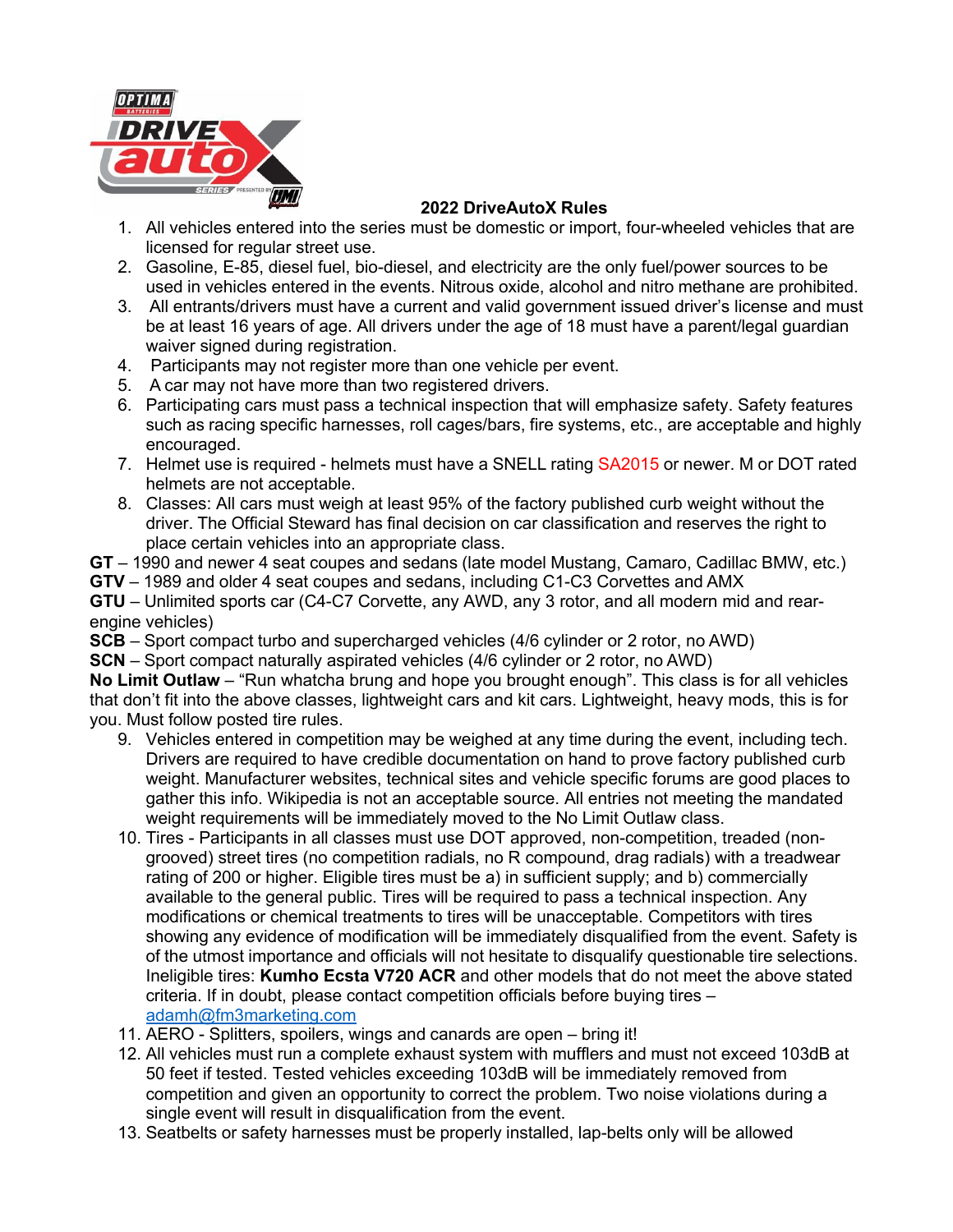providing they are mounted in the original factory location.

- 14. The official time for each run will be as measured by the automatic timer plus any penalties incurred.
- 15. A two-second penalty will be imposed for knocking a pylon over or out of its outlined box. If the pylon is left standing and touching any part of its outlined box, it is not a penalty. Pointer or "lay down" cones are considered directional aids and do not impose a penalty
- 16. A DNF (did not finish) will be imposed for knocking a pylon over or out of its outlined box after the finish beam.
- 17. A participant's official Pursuit Bracket qualifying time for the event will be the lowest combined timed lap from both days of the qualifying sessions.
- 18. The top eight qualifiers from each class will advance into the seeded Pursuit Bracket finals. Two driver cars, where both drivers are qualifiers, must choose a single driver to advance to the Pursuit Bracket finals.
- 19. Burnouts, excessive speed, or any other dumb stuff on property or in the grid/staging area is strictly prohibited and will result in a penalty or dismissal from the event.
- 20. No open toe shoes or sandals/flip flops allowed on course.
- 21. Event officials, competition director and/or event management staff will have COMPLETE discretion to deny or remove from the event or issue penalties to anyone in the event for any reason. Rules, infraction level, or "spirit of the event" interpretation will be at the sole discretion of the event competition director, steering committee or event organizers, and all decisions are final.
- 22. **Conduct detrimental to the series/sponsors/competitors:** All competitors of DriveAutoX shall uphold the Basic Event Rules in order to promote, elevate and enhance the name, brand and reputation of the organization, including its staff, directors, sponsors, volunteers and all those affiliated in any way with DriveAutoX. **ANY** act that is ruled to be detrimental to the event, series, sponsors or staff may result in a championship points penalty or removal from the event and/or series. The competition director will have complete discretion to implement penalties for any reason. Rules, infraction level, or "spirit of the event" interpretation will be at the sole discretion of the event competition director, steering committee or event organizers, and all decisions are final.

## **Infraction Levels:**

Level 1 infraction – minor – 1-3 championship point deduction Level 2 infraction – major – 4-6 championship point deduction Level 3 infraction – severe – 7-10 championship point deduction

| $\overline{1}^{\rm st}$ – 26 points  | $8th - 15$ points                            | $15th - 8$ points                     |
|--------------------------------------|----------------------------------------------|---------------------------------------|
| $2nd - 23$ points                    | $9th - 14$ points                            | $16th - 7$ points                     |
| $3rd - 21$ points                    | $\frac{10^{\text{th}} - 13}{\text{ points}}$ | $\overline{17^{th} - 6}$ points       |
| $4th - 19$ points                    | $11^{th} - 12$ - points                      | $\frac{1}{18^{\text{th}} - 5}$ points |
| $5th - 18$ points                    | $12th - 11$ points                           | $19th - 4 points$                     |
| $\sqrt{6^{th} - 17}$ points          | $\sqrt{13^{th} - 10}$ points                 | $\overline{20^{th} - 3}$ points       |
| $7th - 16$ points                    | $14th - 9$ points                            | $21st - 2 points$                     |
| <b>OPTIMA 1st Round Pursuit</b>      | 1- Point additional                          | $\frac{1}{4}$ finals                  |
| OPTIMA 2 <sup>nd</sup> Round Pursuit | 1- Point additional                          | <b>Semi Finals</b>                    |
| <b>OPTIMA 3rd Round Pursuit</b>      | 1- Point additional                          | <b>Finals</b>                         |
| Winner                               | 1- Point additional                          | Champion                              |
|                                      |                                              |                                       |

22<sup>nd</sup> and beyond will all receive 1 championship point.